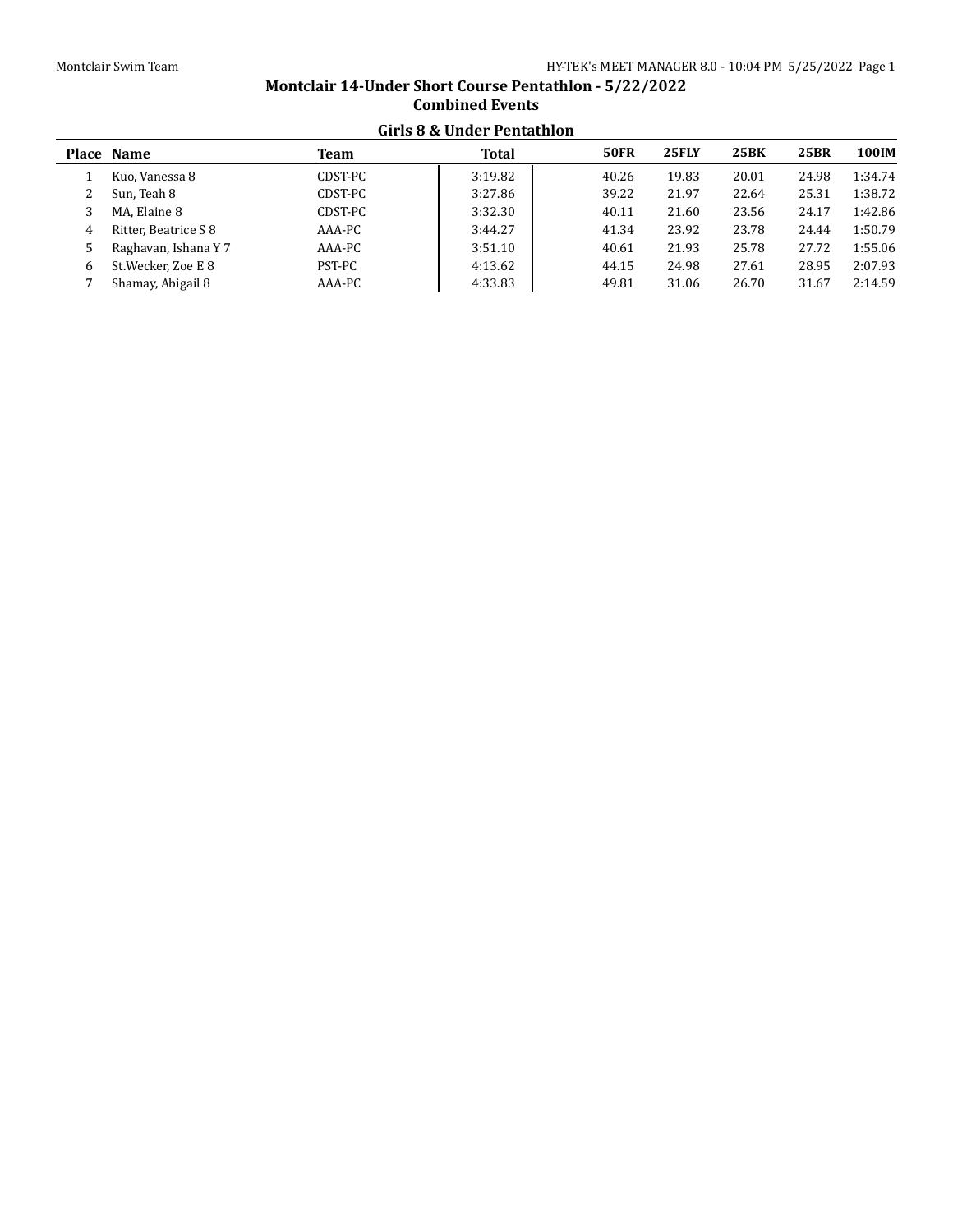# **Montclair 14-Under Short Course Pentathlon - 5/22/2022 Combined Events Boys 8 & Under Pentathlon**

| Place Name             | Team    | Total   | <b>50FR</b> | <b>25FLY</b> | 25BK  | 25BR  | 100IM   |
|------------------------|---------|---------|-------------|--------------|-------|-------|---------|
| Sun. Heber 8           | CDST-PC | 3:04.58 | 33.28       | 18.89        | 20.91 | 21.89 | 1:29.61 |
| Martin, Owen 0 8       | MONT-PC | 3:34.37 | 39.85       | 22.69        | 20.53 | 27.26 | 1:44.04 |
| Garrigues, Gabriel J 8 | PST-PC  | 4:01.08 | 44.18       | 27.26        | 24.37 | 25.75 | 1:59.52 |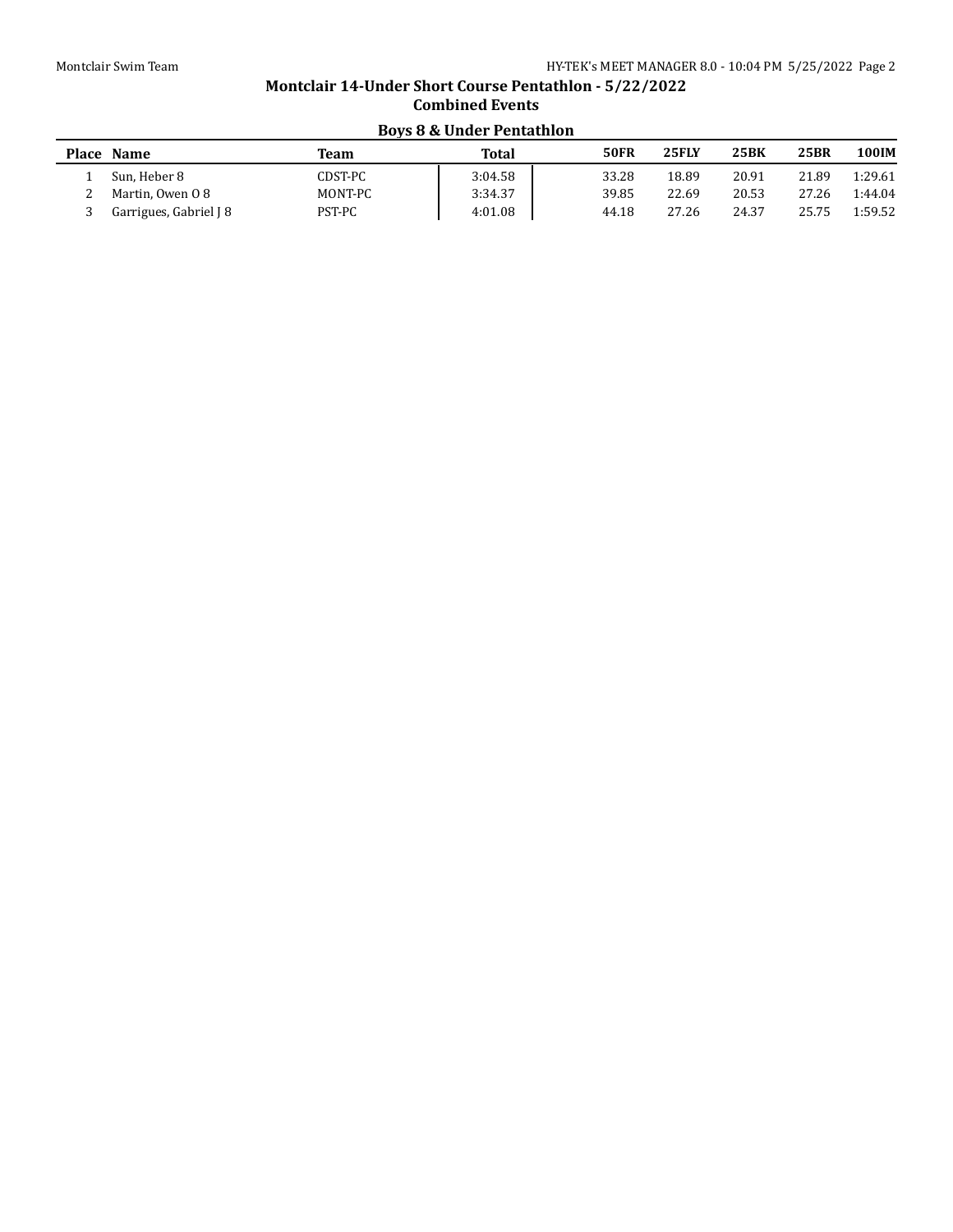|    | Girls 9 Year Olds Pentathion |         |              |             |         |             |             |         |  |  |  |  |
|----|------------------------------|---------|--------------|-------------|---------|-------------|-------------|---------|--|--|--|--|
|    | Place Name                   | Team    | <b>Total</b> | <b>50FR</b> | 50FLY   | <b>50BK</b> | <b>50BR</b> | 100IM   |  |  |  |  |
|    | Wang, Emelia Y 9             | PLS-PC  | 4:10.17      | 34.18       | 39.59   | 41.15       | 46.42       | 1:28.83 |  |  |  |  |
| 2  | Phung, Jaylaa A 9            | OAK-PC  | 4:11.53      | 34.50       | 37.97   | 42.79       | 47.43       | 1:28.84 |  |  |  |  |
| 3  | Kemp, Rita D 9               | PST-PC  | 4:29.44      | 34.52       | 47.11   | 44.20       | 49.69       | 1:33.92 |  |  |  |  |
| 4  | Zhang, Jasmine C 9           | AAA-PC  | 4:32.16      | 34.75       | 44.33   | 46.25       | 51.74       | 1:35.09 |  |  |  |  |
| 5  | Xin. Ada Y 9                 | CDST-PC | 4:38.64      | 36.79       | 44.57   | 47.35       | 50.99       | 1:38.94 |  |  |  |  |
| 6  | Schlunt, Hazel K 9           | NBA-PC  | 4:42.31      | 38.15       | 45.39   | 47.08       | 51.42       | 1:40.27 |  |  |  |  |
|    | Gugelmann, Yiling E 9        | AAA-PC  | 4:43.82      | 38.55       | 46.11   | 45.21       | 55.82       | 1:38.13 |  |  |  |  |
| 8  | Pereira, Jessa S 9           | MONT-PC | 4:53.58      | 39.29       | 47.38   | 46.75       | 55.91       | 1:44.25 |  |  |  |  |
| 9  | Espinoza, Lily J 9           | MONT-PC | 5:01.13      | 38.80       | 50.00   | 46.55       | 1:00.04     | 1:45.74 |  |  |  |  |
| 10 | Zhang, Tongyue E 9           | CDST-PC | 5:09.74      | 44.22       | 52.92   | 49.82       | 54.78       | 1:48.00 |  |  |  |  |
| 11 | Chansiri, Phucharin 9        | AAA-PC  | 5:12.05      | 40.27       | 53.51   | 57.88       | 51.90       | 1:48.49 |  |  |  |  |
| 12 | Schulte, Maddie D 9          | PST-PC  | 5:35.97      | 45.39       | 1:08.74 | 49.97       | 57.12       | 1:54.75 |  |  |  |  |
|    |                              |         |              |             |         |             |             |         |  |  |  |  |

#### **Montclair 14-Under Short Course Pentathlon - 5/22/2022 Combined Events Girls 9 Year Olds Pentathlon**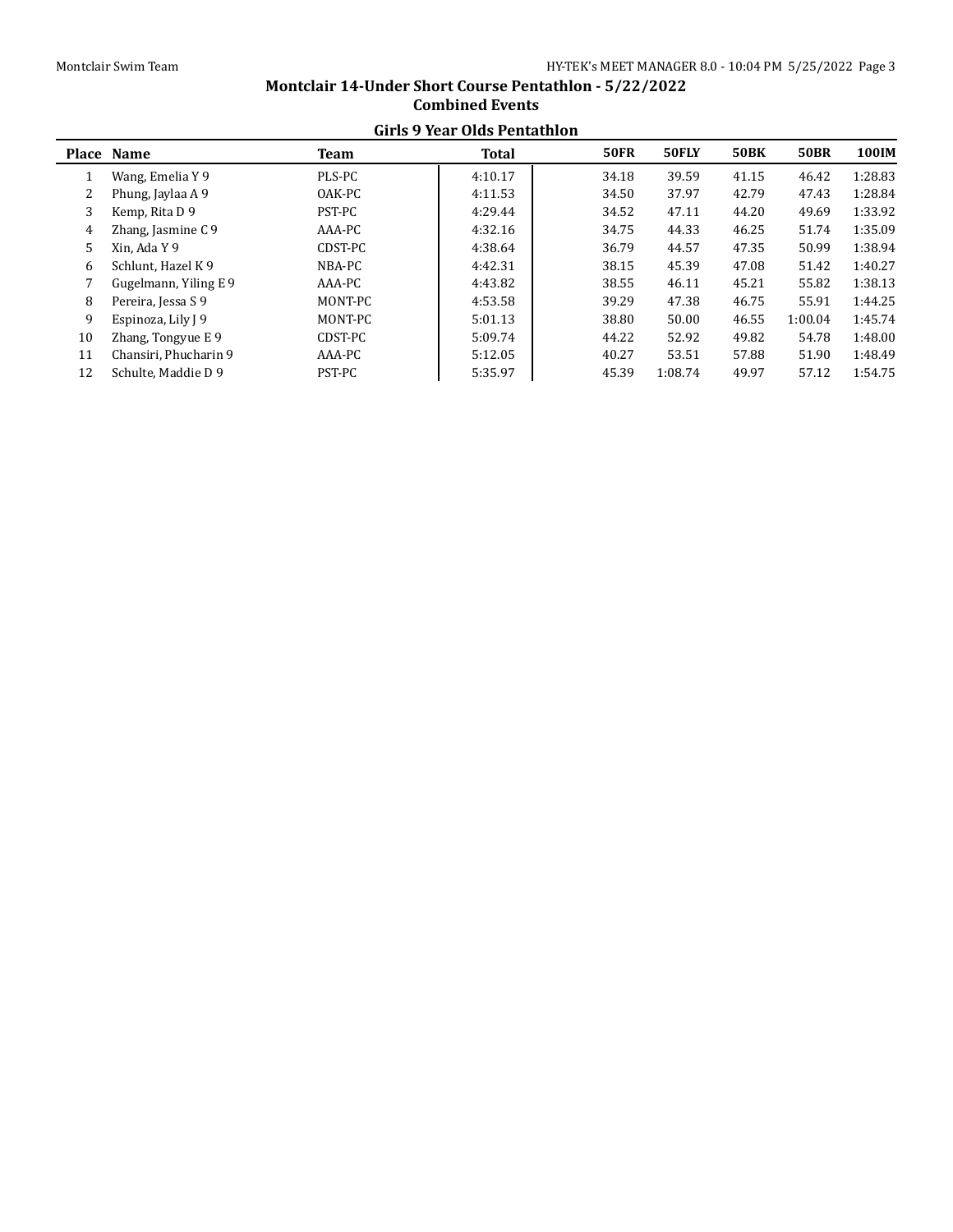# **Montclair 14-Under Short Course Pentathlon - 5/22/2022 Combined Events Boys 9 Year Olds Pentathlon**

| <b>Place</b> | Name                  | Team    | <b>Total</b> | <b>50FR</b>              | 50FLY            | <b>50BK</b> | <b>50BR</b> | 00IM    |
|--------------|-----------------------|---------|--------------|--------------------------|------------------|-------------|-------------|---------|
|              | Dolid,<br>. Isaac H 9 | MONT-PC | 5:05.21      | $\overline{10}$<br>41.1ı | FF 71<br>JJ. / 1 | 47.65       | 52.66       | 1:48.09 |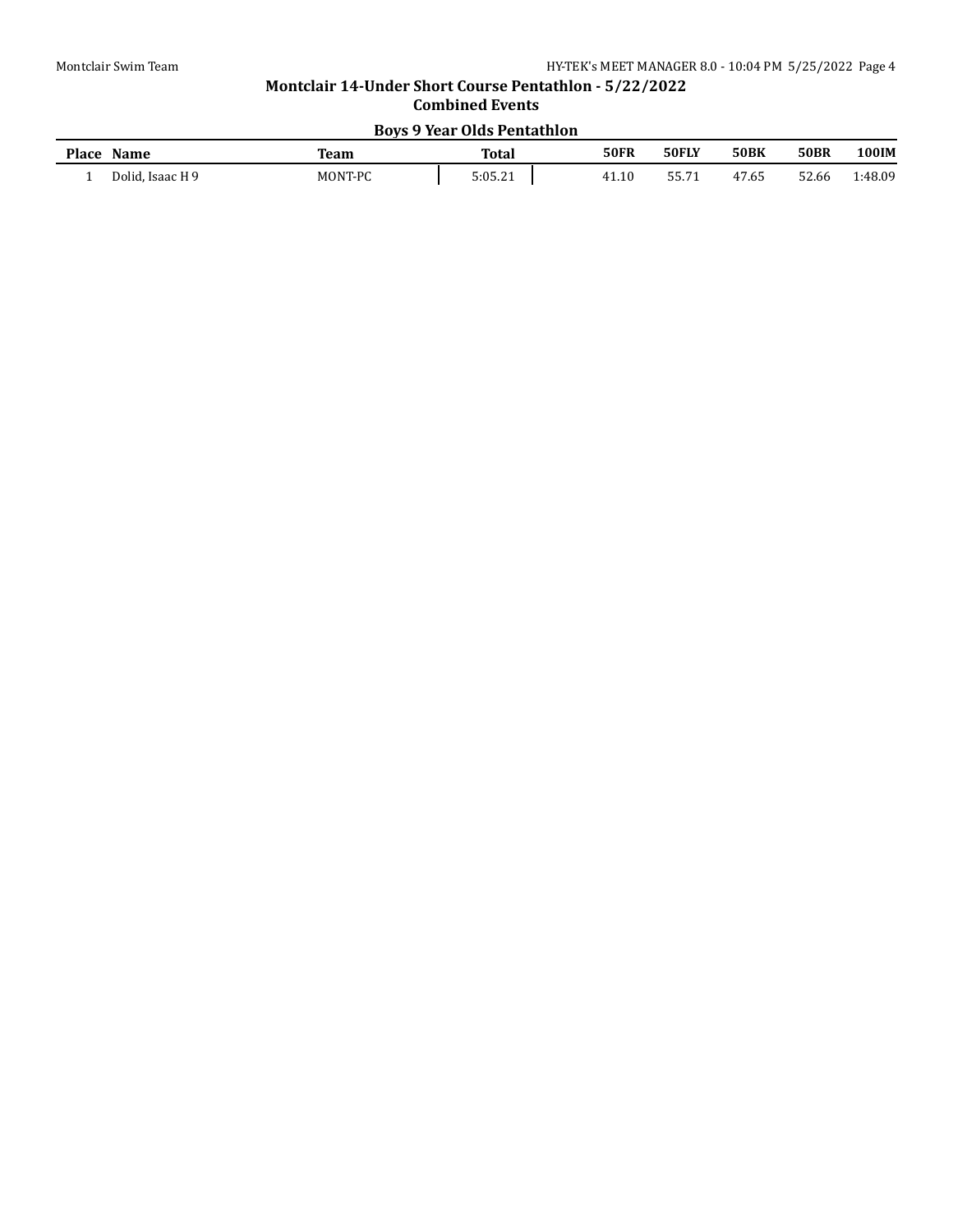# **Montclair 14-Under Short Course Pentathlon - 5/22/2022 Combined Events Girls 10 Year Olds Pentathlon**

| unis IV Ital Olus I chiathion |         |              |             |       |             |             |              |  |  |  |  |
|-------------------------------|---------|--------------|-------------|-------|-------------|-------------|--------------|--|--|--|--|
| Place Name                    | Team    | <b>Total</b> | <b>50FR</b> | 50FLY | <b>50BK</b> | <b>50BR</b> | <b>100IM</b> |  |  |  |  |
| Calica, Kaileani L 10         | OAPB-PC | 3:25.85      | 29.00       | 32.75 | 34.43       | 37.31       | 1:12.36      |  |  |  |  |
| Williams, Joy L 10            | NBA-PC  | 3:35.39      | 29.83       | 31.78 | 35.48       | 39.41       | 1:18.89      |  |  |  |  |
| Lawrance Chuquin, Olivia A 10 | NBA-PC  | 3:47.38      | 31.40       | 34.15 | 37.49       | 44.02       | 1:20.32      |  |  |  |  |
| Shiflet, Addison J 10         | MONT-PC | 3:52.37      | 33.59       | 40.33 | 36.53       | 39.97       | 1:21.95      |  |  |  |  |
| Humphries, Olivia H 10        | PST-PC  | 4:16.96      | 35.23       | 40.72 | 41.05       | 49.11       | 1:30.85      |  |  |  |  |
| Scott, Lucy R 10              | PST-PC  | 4:40.17      | 37.73       | 49.59 | 43.15       | 51.99       | 1:37.71      |  |  |  |  |
| Luby, Noe J 10                | MONT-PC | 5:01.31      | 38.84       | 56.16 | 45.30       | 53.93       | 1:47.08      |  |  |  |  |
|                               |         |              |             |       |             |             |              |  |  |  |  |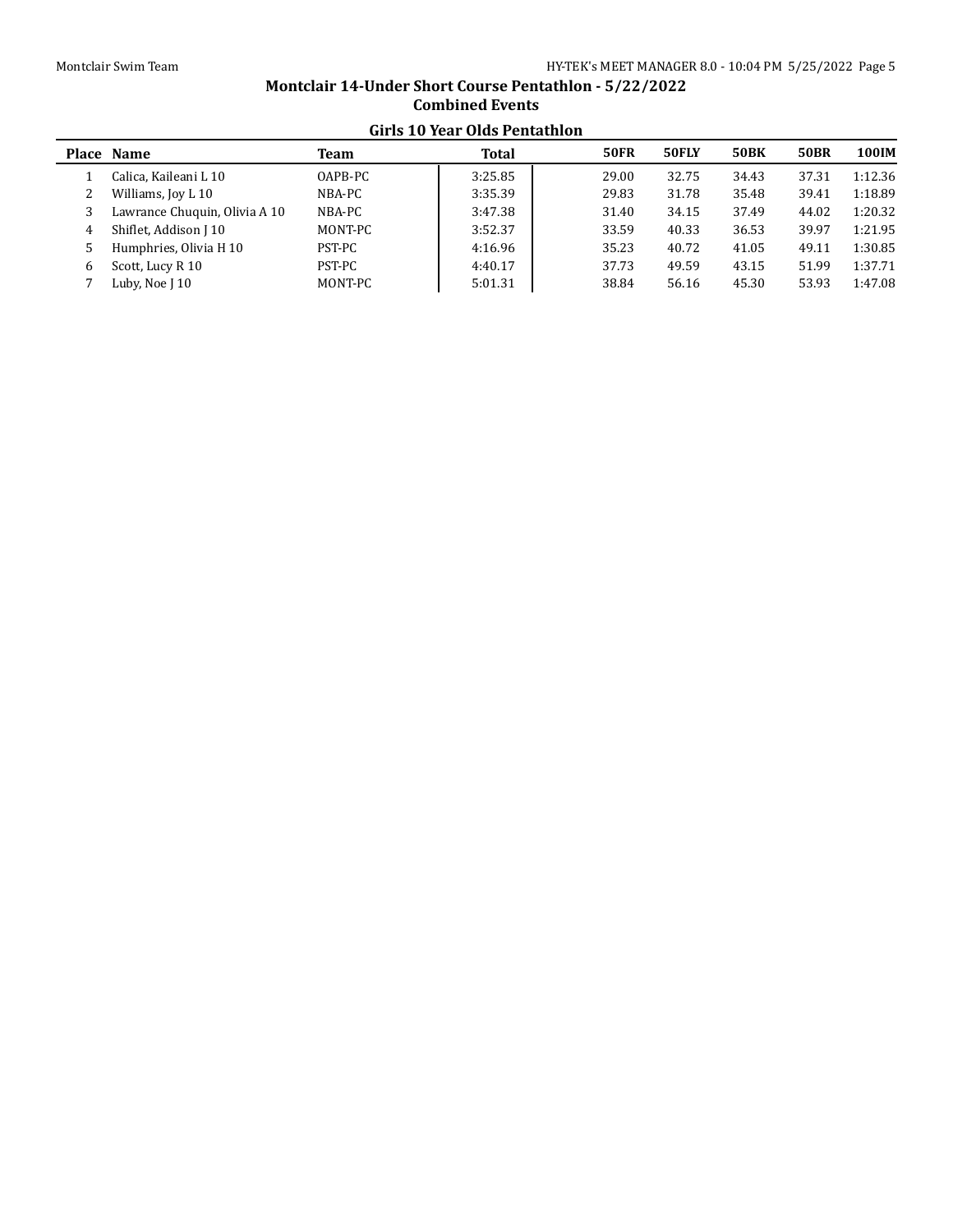# **Montclair 14-Under Short Course Pentathlon - 5/22/2022 Combined Events Boys 10 Year Olds Pentathlon**

|   | Place Name            | Team    | Total   | <b>50FR</b> | 50FLY | <b>50BK</b> | <b>50BR</b> | 100IM   |
|---|-----------------------|---------|---------|-------------|-------|-------------|-------------|---------|
|   | Chu, Ethan Z 10       | MONT-PC | 4:08.81 | 32.70       | 42.11 | 40.14       | 46.41       | 1:27.45 |
|   | Conroe, Luc B 10      | NBA-PC  | 4:23.89 | 34.93       | 41.10 | 44.43       | 51.48       | 1:31.95 |
|   | Griebenow, Aymon S 10 | MONT-PC | 5:00.16 | 39.35       | 57.20 | 46.95       | 48.49       | 1:48.17 |
| 4 | Armstrong, Max 10     | MONT-PC | 5:06.51 | 40.91       | 55.94 | 46.56       | 53.51       | 1:49.59 |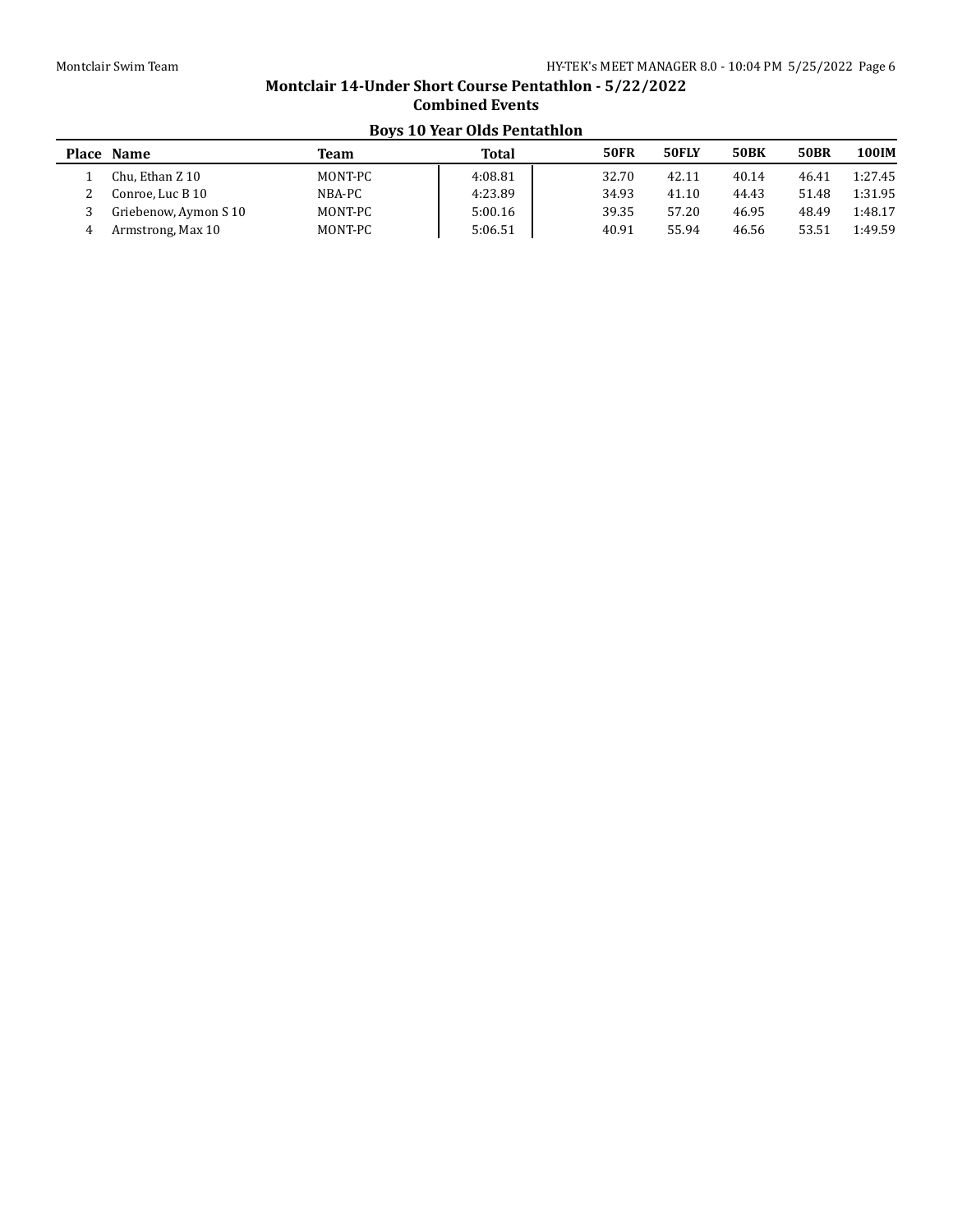#### **Girls 11 Year Olds Pentathlon Place Name Team Total 100FR 50FLY 50BK 50BR 100IM** 1 Ritter, Stella J 11 AAA-PC 3:52.59 59.11 31.04 33.27 37.68 1:11.49 2 Zhang, Katherine Y 11 AAA-PC 3:57.49 1:04.66 31.73 34.82 35.35 1:10.93 3 Gallagher, Sophia S 11 CDST-PC 4:03.18 1:04.06 32.64 33.08 40.55 1:12.85 4 Bratcher, Teagan S 11 OAPB-PC 4:04.97 1:04.32 32.98 33.47 40.50 1:13.70 5 Struempf, Sophie J 11 0APB-PC 1:08.17 1:07.20 30.50 34.89 40.49 1:15.09 6 Ward, Ada J 11 4AA-PC 1:08.22 1:05.36 34.33 34.84 40.15 1:13.54 7 Letulle, Ellie V 11 0APB-PC 1:09.98 1:04.46 31.05 33.31 45.23 1:15.93 8 Schiffries-Harris, Grace M 11 AAA-PC | 4:11.76 | 1:06.81 33.69 34.75 39.74 1:16.77 9 Gallup, Claire M 11 0APB-PC 1.16.23 1:07.56 34.42 35.75 40.69 1:17.81 10 Terrell, Charlie I 11 11 12.76 11.16.26 1:06.47 33.35 38.04 40.64 1:17.76 11 Shane, Kiera F 11 0APB-PC 4:17.23 1:09.79 35.02 39.05 37.40 1:15.97 12 Shrieve, Violet A 11 MONT-PC 4:18.40 1:10.84 33.54 36.34 40.65 1:17.03 13 Pankhurst, Anna J 11 BSW-PC 4:24.29 1:08.99 39.14 34.25 42.48 1:19.43 14 Verma, Aarohi A 11 CDST-PC 4:40.65 1:12.91 37.41 39.98 46.14 1:24.21 15 Gueno, Gabby E 11 BSW-PC 4:41.91 1:13.10 38.14 40.18 46.42 1:24.07 16 Fung, Mykenzie J 11 MONT-PC 5:02.40 1:22.61 43.17 41.21 44.68 1:30.73 17 Lee, Cat M 11 PST-PC 5:03.49 1:20.28 43.49 38.57 48.66 1:32.49 18 Maddox, Audrey C 11 NBA-PC 5:04.18 1:15.07 42.99 44.83 48.92 1:32.37 19 DE Jamblinne, Gabrielle 11 MONT-PC 5:09.25 1:17.90 49.13 40.51 50.28 1:31.43 20 McLeod, Mabel 11 AAA-PC 5:16.66 1:23.93 49.51 42.49 47.61 1:33.12 21 Kennedy, Bridget C 11 MONT-PC 5:47.74 1:31.39 51.92 46.17 53.11 1:45.15 22 Durmas, Amiyah 11 UN-PC 5:50.44 1:25.24 52.15 49.64 55.29 1:48.12 23 Pirir, Maya 11 UN-PC 6:00.76 1:34.02 44.02 51.22 1:05.37 1:46.13 24 Ward, Esther C 11 PST-PC 6:58.39 1:48.39 1:06.78 58.38 54.98 2:09.86

# **Montclair 14-Under Short Course Pentathlon - 5/22/2022 Combined Events**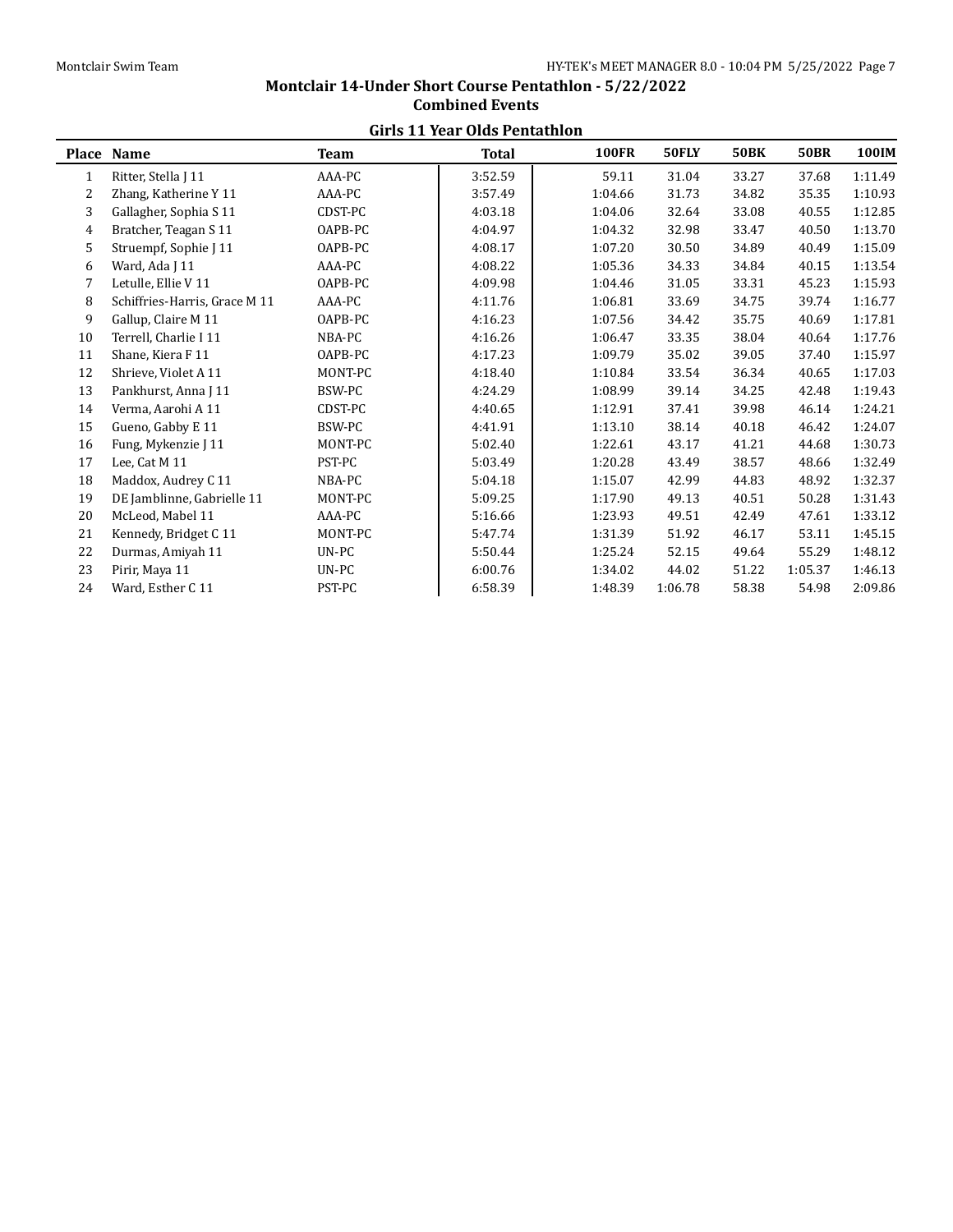## **Boys 11 Year Olds Pentathlon Place Name Team Total 100FR 50FLY 50BK 50BR 100IM** 1 Thorn Leeson, Julian J 11 OAPB-PC 3:48.91 1:00.05 30.92 31.11 37.55 1:09.28 2 Dolid, Asher H 11 MONT-PC 1:11.71 1:08.64 32.87 36.09 37.84 1:16.27 3 HU, Joshua J 11 CDST-PC 1:20.41 1:08.95 35.51 36.42 40.02 1:19.51 4 Widmer, Elliot B 11 0APB-PC 1:01.49 1:06.12 37.04 40.17 39.49 1:18.67 5 Wei, Victor T 11 CDST-PC 4:21.95 1:06.11 33.27 42.39 41.65 1:18.53 6 Gugelmann, Hailin C 11 AAA-PC 1:11.16 39.49 39.20 42.49 1:21.77 7 Engle, Tate M 11 MONT-PC 1:16.70 1:16.70 38.14 40.93 40.22 1:24.71 8 Wood, Noah K 11 ECG-PC 4:42.17 1:13.37 39.07 37.94 49.76 1:22.03 9 Lapcevic, Holden T 11 MONT-PC 4:54.79 1:18.22 36.14 43.14 49.47 1:27.82 10 Kemp, Travers D 11 PST-PC 14:56.86 1:14.76 45.36 41.94 47.56 1:27.24

# **Montclair 14-Under Short Course Pentathlon - 5/22/2022 Combined Events**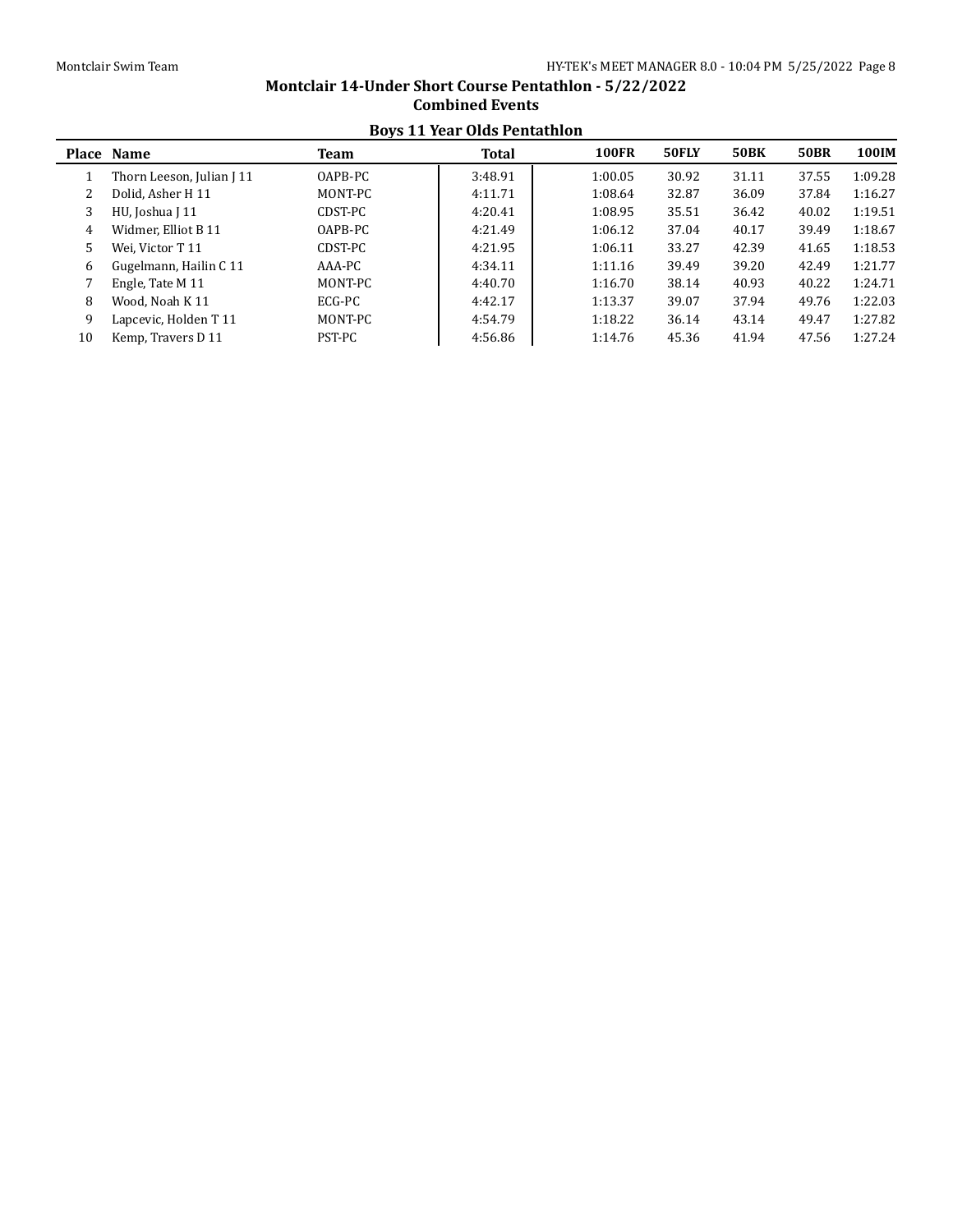# **Montclair 14-Under Short Course Pentathlon - 5/22/2022 Combined Events Girls 12 Year Olds Pentathlon**

| unis 12 ical Olus I chiathloil |                            |             |              |              |       |             |             |         |  |  |
|--------------------------------|----------------------------|-------------|--------------|--------------|-------|-------------|-------------|---------|--|--|
|                                | Place Name                 | <b>Team</b> | <b>Total</b> | <b>100FR</b> | 50FLY | <b>50BK</b> | <b>50BR</b> | 100IM   |  |  |
| 1                              | Smith, Bella C 12          | OAPB-PC     | 3:31.53      | 55.63        | 27.70 | 29.36       | 35.03       | 1:03.81 |  |  |
| 2                              | Yung, Lily R 12            | OAPB-PC     | 3:32.81      | 56.50        | 27.52 | 30.82       | 34.04       | 1:03.93 |  |  |
| 3                              | Cooper, Chloe V 12         | OAPB-PC     | 3:33.47      | 57.66        | 29.38 | 29.08       | 33.22       | 1:04.13 |  |  |
| $\overline{4}$                 | Nelson, Morgan K 12        | BSW-PC      | 3:47.59      | 58.74        | 28.89 | 31.11       | 38.31       | 1:10.54 |  |  |
| 5                              | Baker, Quinn K 12          | OAPB-PC     | 4:02.34      | 1:02.72      | 31.69 | 32.73       | 40.86       | 1:14.34 |  |  |
| 6                              | Trapanese, Lillie A 12     | BSW-PC      | 4:05.29      | 1:03.35      | 33.08 | 36.11       | 38.66       | 1:14.09 |  |  |
| 7                              | Stoll, Magnolia L 12       | MONT-PC     | 4:07.40      | 1:02.93      | 33.80 | 33.39       | 42.23       | 1:15.05 |  |  |
| 8                              | LU, Kat M 12               | OAPB-PC     | 4:09.24      | 1:07.91      | 33.06 | 36.48       | 36.63       | 1:15.16 |  |  |
| 9                              | Lieu, Maia L 12            | AAA-PC      | 4:12.01      | 1:06.01      | 34.44 | 34.09       | 40.47       | 1:17.00 |  |  |
| 10                             | Jones, Bella R 12          | MONT-PC     | 4:14.10      | 1:07.22      | 32.62 | 38.31       | 39.95       | 1:16.00 |  |  |
| 11                             | Chu, Olivia C 12           | MONT-PC     | 4:22.74      | 1:09.44      | 33.55 | 37.13       | 42.77       | 1:19.85 |  |  |
| 12                             | Briskman, Indigo R 12      | OAK-PC      | 4:23.35      | 1:10.30      | 35.12 | 38.30       | 40.03       | 1:19.60 |  |  |
| 13                             | Loeser, Jillian A 12       | PLS-PC      | 4:29.33      | 1:09.97      | 38.28 | 37.81       | 41.58       | 1:21.69 |  |  |
| 14                             | Rebro, Kate E 12           | PST-PC      | 4:33.96      | 1:12.62      | 35.63 | 38.99       | 44.54       | 1:22.18 |  |  |
| 15                             | Schlunt, Brooklyn M 12     | NBA-PC      | 4:44.59      | 1:11.41      | 40.18 | 38.91       | 46.14       | 1:27.95 |  |  |
| 16                             | Stokes, Julia K 12         | MONT-PC     | 4:45.94      | 1:18.38      | 40.03 | 37.10       | 44.58       | 1:25.85 |  |  |
| 17                             | Stevenson, Adeline R 12    | AAA-PC      | 4:48.83      | 1:19.02      | 41.60 | 42.39       | 41.82       | 1:24.00 |  |  |
| 18                             | Tarapore, Ava 12           | PST-PC      | 4:51.00      | 1:17.21      | 40.40 | 40.94       | 45.02       | 1:27.43 |  |  |
| 19                             | Wahl. Shiloh S 12          | UN-PC       | 4:51.03      | 1:15.72      | 42.60 | 40.55       | 45.57       | 1:26.59 |  |  |
| 20                             | Torres-Slavik, Paloma M 12 | AAA-PC      | 4:51.58      | 1:11.89      | 41.50 | 42.38       | 46.57       | 1:29.24 |  |  |
| 21                             | Lee, Yenna S 12            | AAA-PC      | 4:51.88      | 1:16.25      | 38.69 | 41.89       | 47.43       | 1:27.62 |  |  |
| 22                             | Espinoza, Sophia G 12      | MONT-PC     | 4:53.38      | 1:14.92      | 39.14 | 40.02       | 50.08       | 1:29.22 |  |  |
| 23                             | Virbalas, Emi P 12         | OAK-PC      | 5:02.92      | 1:20.25      | 42.05 | 42.96       | 45.42       | 1:32.24 |  |  |
| 24                             | Haynes, Skye J 12          | NBA-PC      | 5:20.28      | 1:23.73      | 42.43 | 46.82       | 49.95       | 1:37.35 |  |  |
| 25                             | Wold Bacigalupo, Lola Y 12 | PST-PC      | 5:24.38      | 1:21.89      | 50.60 | 45.67       | 50.23       | 1:35.99 |  |  |
| 26                             | Westervelt, Olivia L 12    | AAA-PC      | 5:36.10      | 1:31.98      | 47.17 | 51.66       | 44.28       | 1:41.01 |  |  |
| 27                             | Gonzalez, Thais 12         | PST-PC      | 6:01.79      | 1:29.02      | 50.95 | 47.73       | 1:08.79     | 1:45.30 |  |  |
|                                |                            |             |              |              |       |             |             |         |  |  |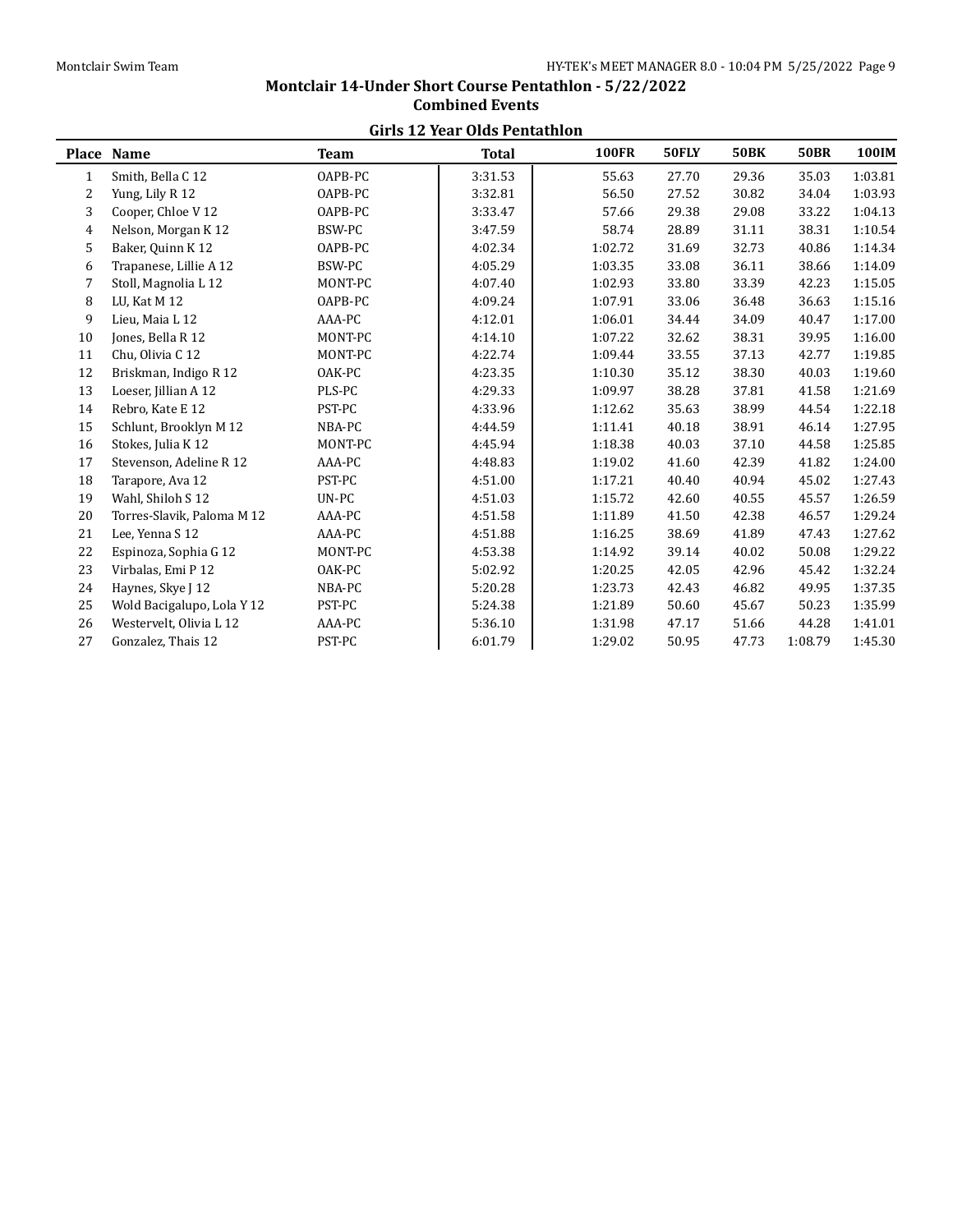#### **Boys 12 Year Olds Pentathlon Place Name Team Total 100FR 50FLY 50BK 50BR 100IM** 1 Elaydi, Shareef 12 SCSC-PC 3:10.09 51.21 25.51 28.04 28.99 56.34 2 Guo, Jonathan R 12 BSW-PC 1 3:38.85 56.74 29.55 31.59 34.85 1:06.12 3 DO, Brian 12 QSS-PC 3:46.38 57.98 29.88 33.76 37.36 1:07.40 4 Metin, Atlas 12 OAPB-PC 3:52.06 57.37 31.89 31.80 41.29 1:09.71 5 LI, Kenny J 12 UN-PC 3:52.55 1:00.78 30.97 33.75 37.17 1:09.88 6 Kunchok, Tenzin 12 ECG-PC 3:59.41 1:00.53 32.95 34.58 37.87 1:13.48 7 McNamara, Finn L 12 **AAA-PC** 4:04.32 1:03.46 35.17 34.29 38.31 1:13.09 8 Lee, Jake R 12 ECG-PC 4:13.94 1:04.34 33.54 36.59 42.82 1:16.65 9 Watson, Mikhayah L 12 MONT-PC  $4:24.69$  1:08.43 35.85 36.77 42.41 1:21.23 10 Smith, Samuel D 12 AAA-PC 4:25.98 1:09.24 39.52 39.76 38.08 1:19.38 11 Johnson, Owen S 12 OAK-PC 4:28.88 1:07.99 36.17 38.29 47.10 1:19.33 12 Nagel, Marvin B 12 **AAA-PC** 4:32.85 1:11.54 38.45 36.89 43.34 1:22.63 13 Fluss, Gabriel A 12 UN-PC 4:34.16 1:10.29 37.89 37.36 45.65 1:22.97 14 Ely, Aaron 12 CDST-PC 4:34.88 1:12.08 39.34 37.42 44.35 1:21.69 15 Schulte, Mark R 12 PST-PC 5:09.19 1:22.72 46.18 45.86 43.38 1:31.05 16 Detwiler, James D 12 OAK-PC 5:09.29 1:16.90 40.42 41.63 55.99 1:34.35 17 Vallez, Sassan K 12 MONT-PC 5:16.64 1:23.57 44.81 43.43 49.29 1:35.54

# **Combined Events**

**Montclair 14-Under Short Course Pentathlon - 5/22/2022**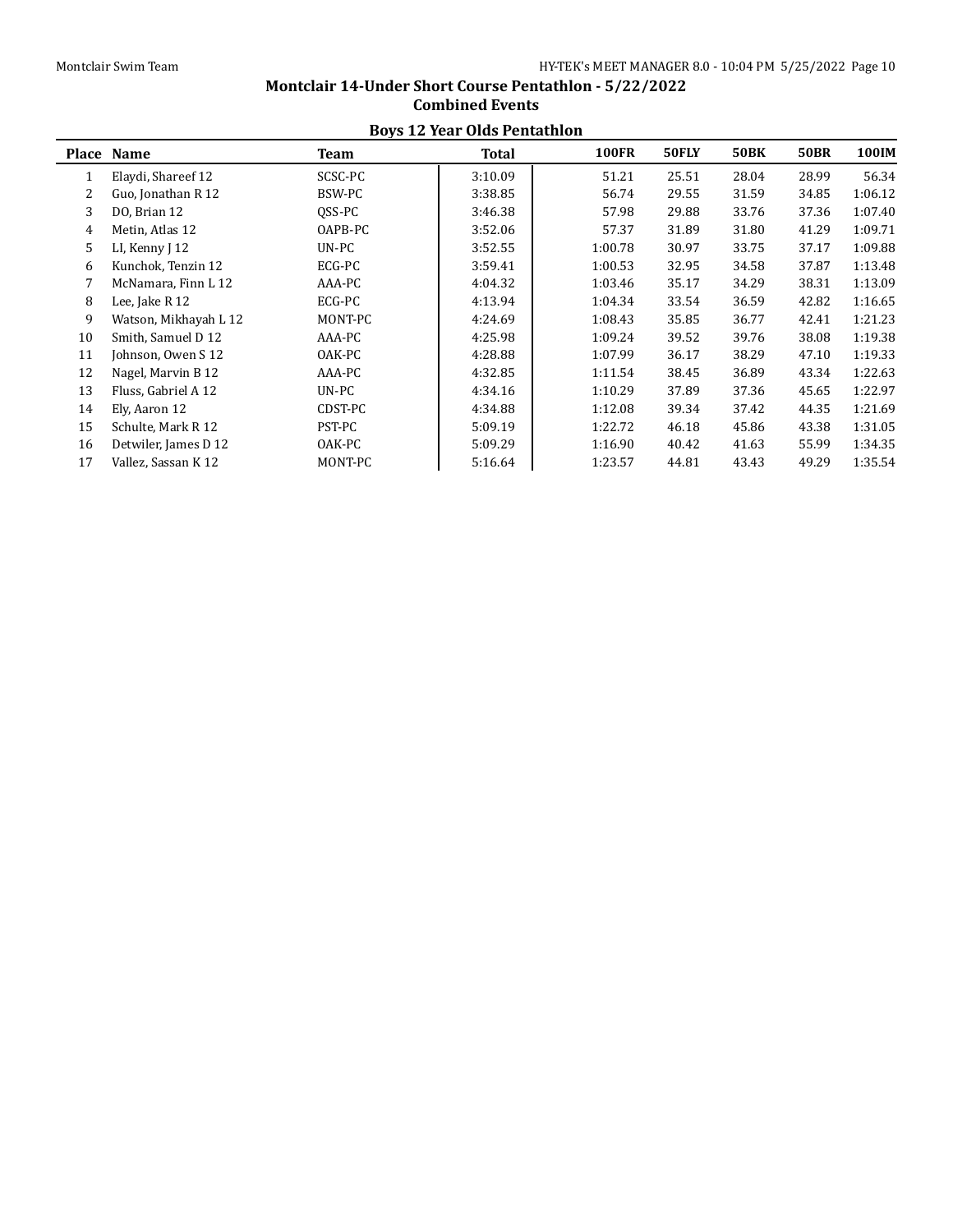# **Montclair 14-Under Short Course Pentathlon - 5/22/2022 Combined Events Girls 13 Year Olds Pentathlon**

| unis 19 icai Olus I chiathlofi |                             |         |              |              |               |              |              |         |  |  |
|--------------------------------|-----------------------------|---------|--------------|--------------|---------------|--------------|--------------|---------|--|--|
|                                | Place Name                  | Team    | <b>Total</b> | <b>100FR</b> | <b>100FLY</b> | <b>100BK</b> | <b>100BR</b> | 100IM   |  |  |
| 1                              | Phan, Maddie M 13           | OAPB-PC | 5:25.65      | 57.83        | 1:03.90       | 1:01.23      | 1:18.76      | 1:03.93 |  |  |
| 2                              | Calica, Calei L 13          | OAPB-PC | 5:27.64      | 58.08        | 1:06.20       | 1:06.92      | 1:11.82      | 1:04.62 |  |  |
| 3                              | Lee, Kendall A 13           | OAPB-PC | 5:32.60      | 58.00        | 1:04.03       | 1:03.78      | 1:20.42      | 1:06.37 |  |  |
| 4                              | Motes, Anna K 13            | OAPB-PC | 5:46.45      | 1:00.53      | 1:14.45       | 1:10.73      | 1:12.76      | 1:07.98 |  |  |
| 5                              | Schulz, Sophia N 13         | BSW-PC  | 5:58.82      | 1:02.70      | 1:06.08       | 1:16.10      | 1:21.99      | 1:11.95 |  |  |
| 6                              | Bonham, Kaia A 13           | OAPB-PC | 5:58.94      | 1:01.54      | 1:14.15       | 1:15.69      | 1:16.02      | 1:11.54 |  |  |
| 7                              | Schwartz, Sophia M 13       | OAPB-PC | 6:03.55      | 1:00.54      | 1:10.00       | 1:09.71      | 1:31.60      | 1:11.70 |  |  |
| 8                              | Wen, Maya J 13              | CDST-PC | 6:03.59      | 1:03.63      | 1:13.41       | 1:11.45      | 1:23.56      | 1:11.54 |  |  |
| 9                              | Williams, Mizuki M 13       | UN-PC   | 6:06.98      | 1:03.73      | 1:10.37       | 1:13.03      | 1:27.56      | 1:12.29 |  |  |
| 10                             | Dehart, Elise S 13          | ECG-PC  | 6:09.73      | 1:04.30      | 1:13.39       | 1:13.79      | 1:24.21      | 1:14.04 |  |  |
| 11                             | Shrieve, Malia I 13         | PST-PC  | 6:22.42      | 1:07.42      | 1:17.70       | 1:17.03      | 1:24.79      | 1:15.48 |  |  |
| 12                             | Helmick, Brooke R 13        | BSW-PC  | 6:27.03      | 1:04.73      | 1:24.68       | 1:18.56      | 1:22.69      | 1:16.37 |  |  |
| 13                             | Bharti, Jiya 13             | CDST-PC | 6:31.91      | 1:10.21      | 1:19.61       | 1:19.70      | 1:24.75      | 1:17.64 |  |  |
| 14                             | Hill. Anna Z 13             | AAA-PC  | 6:32.95      | 1:08.62      | 1:27.07       | 1:17.20      | 1:23.26      | 1:16.80 |  |  |
| 15                             | Griscavage, Samantha A 13   | OAPB-PC | 6:34.72      | 1:07.91      | 1:24.45       | 1:18.95      | 1:23.77      | 1:19.64 |  |  |
| 16                             | Bauer, Hollyce 13           | ECG-PC  | 6:35.57      | 1:08.18      | 1:17.51       | 1:23.41      | 1:27.88      | 1:18.59 |  |  |
| 17                             | Moon, Lena Y 13             | AAA-PC  | 6:42.79      | 1:06.63      | 1:26.65       | 1:18.12      | 1:32.29      | 1:19.10 |  |  |
| 18                             | Balachander, Aakanksha P 13 | CDST-PC | 7:14.00      | 1:13.76      | 1:34.17       | 1:22.51      | 1:37.97      | 1:25.59 |  |  |
| 19                             | Morton, Luella M 13         | AAA-PC  | 7:18.04      | 1:13.84      | 1:38.64       | 1:27.06      | 1:32.90      | 1:25.60 |  |  |
| 20                             | Chen, Juliet H 13           | ECG-PC  | 7:20.31      | 1:15.74      | 1:31.64       | 1:36.45      | 1:29.78      | 1:26.70 |  |  |
| 21                             | Luna, Ava J 13              | ECG-PC  | 7:30.59      | 1:14.32      | 1:35.50       | 1:36.08      | 1:36.53      | 1:28.16 |  |  |
| 22                             | Harris, Sophia D 13         | PST-PC  | 7:42.05      | 1:23.48      | 1:37.35       | 1:34.96      | 1:35.30      | 1:30.96 |  |  |
| 23                             | Boreen, Lydia M 13          | ECG-PC  | 7:50.65      | 1:16.74      | 1:38.30       | 1:32.35      | 1:47.11      | 1:36.15 |  |  |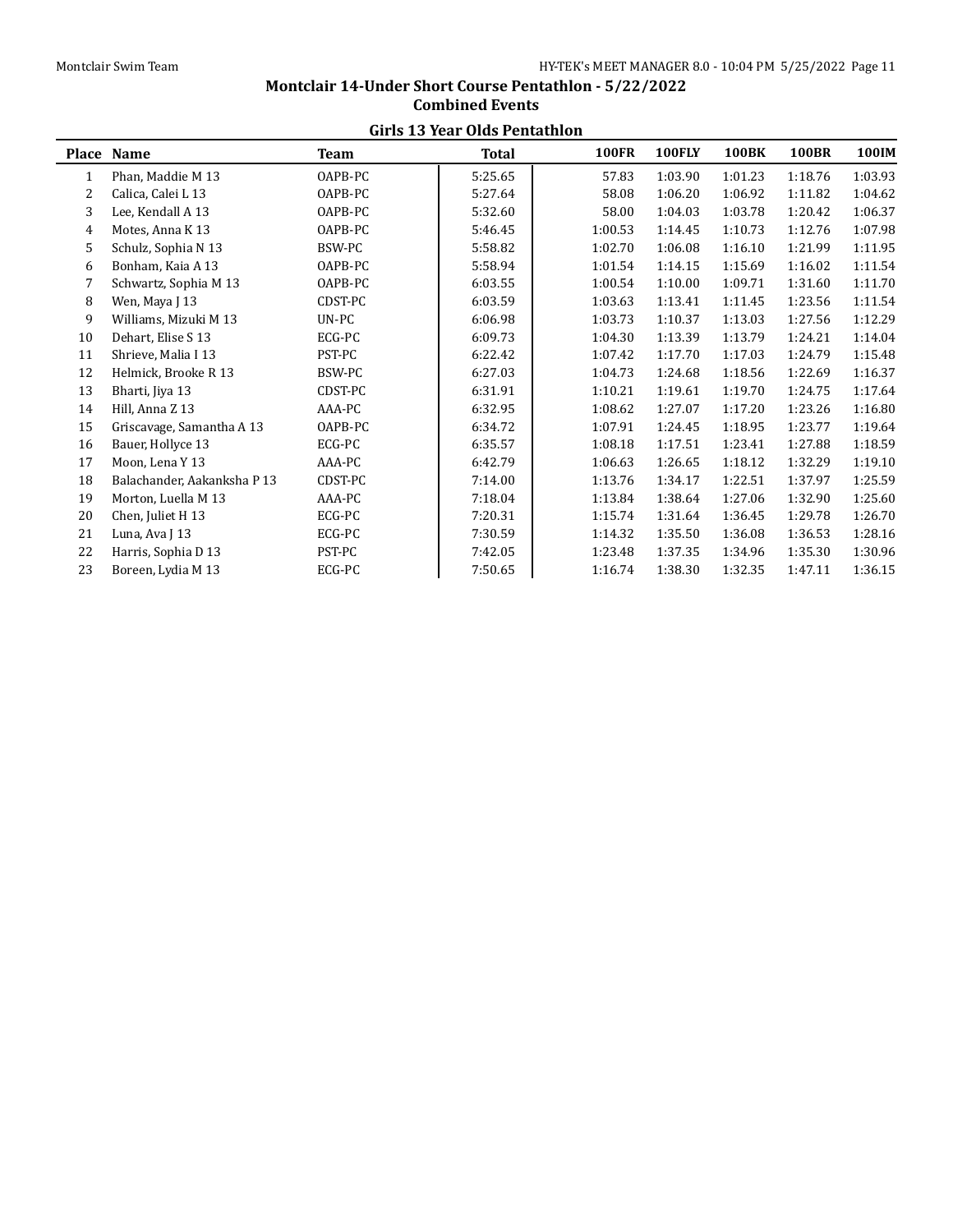## **Boys 13 Year Olds Pentathlon Place Name Team Total 100FR 100FLY 100BK 100BR 100IM** 1 Siu, Daniel B 13 OAPB-PC 5:15.38 56.50 1:01.10 1:03.89 1:11.27 1:02.62 2 Kemper, Isaac T 13 0APB-PC 15:39.96 57.29 1:14.32 1:08.09 1:12.49 1:07.77 3 Pham-Nguyen, Dennis 13 UN-PC 5:43.74 58.54 1:10.79 1:09.50 1:16.69 1:08.22 4 Douglas, Donte J 13 BSW-PC 15:44.50 1 5:44.50 59.15 1:04.56 1:12.25 1:19.66 1:08.88 5 Zhang, Kevin Y 13 CDST-PC 1:553.71 58.22 1:05.89 1:10.70 1:27.25 1:11.65 6 Leite, Maddox M 13 AAA-PC 6:24.82 1:07.53 1:20.60 1:22.73 1:17.64 1:16.32 7 Zhou, Lucas 13 AAA-PC 6:25.25 1:04.56 1:19.03 1:19.28 1:26.50 1:15.88 8 Wong, Kobe T 13 UN-PC 6:52.24 1:09.27 1:29.04 1:20.79 1:33.15 1:19.99 9 Iny-Woods, Kamil 13 MONT-PC 6:53.95 1:08.99 1:24.91 1:20.19 1:37.73 1:22.13 10 Darzacq, Lucas M 13 AAA-PC 17:02.11 1:10.78 1:32.90 1:24.50 1:31.36 1:22.57

# **Montclair 14-Under Short Course Pentathlon - 5/22/2022 Combined Events**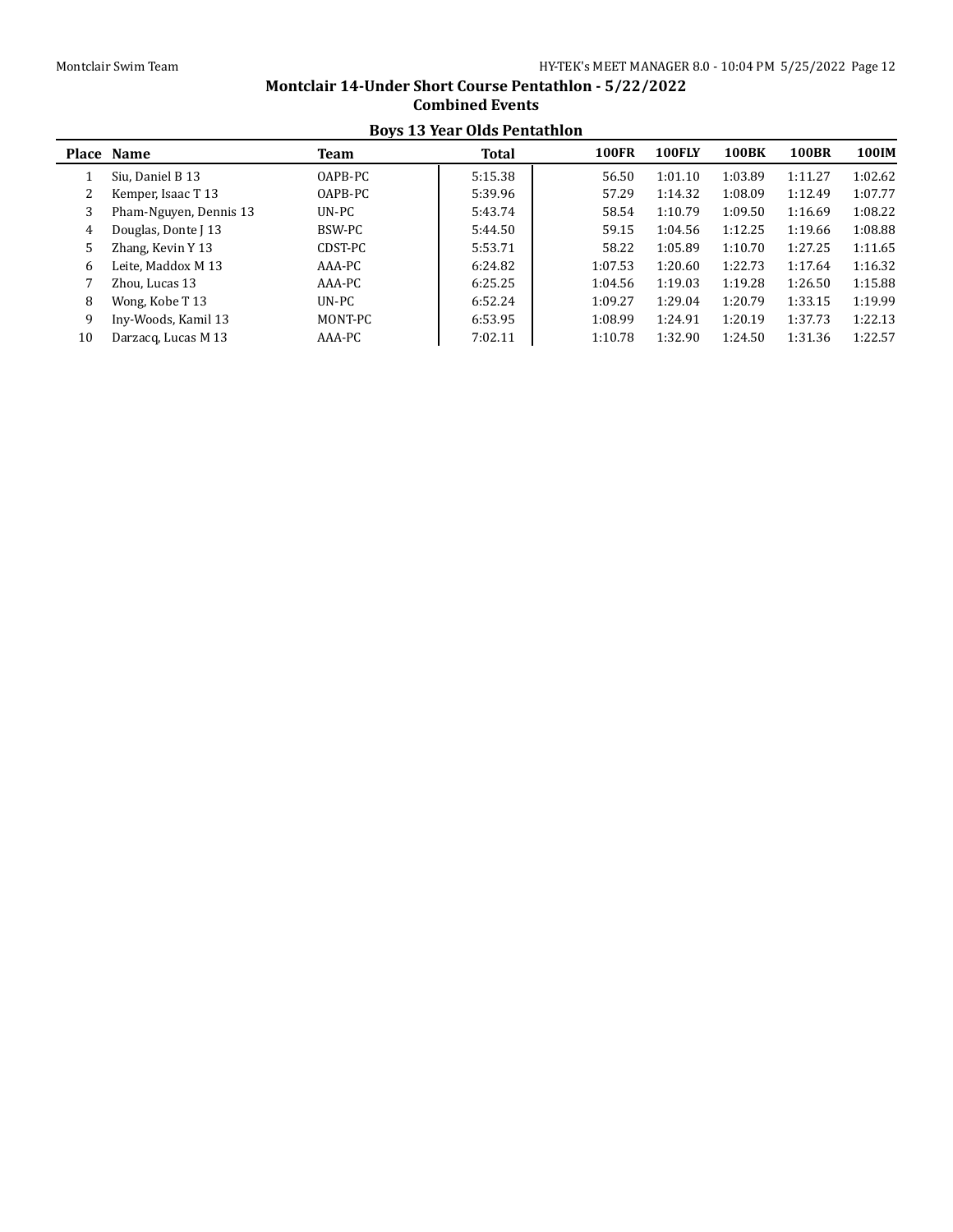# **Montclair 14-Under Short Course Pentathlon - 5/22/2022 Combined Events Girls 14 Year Olds Pentathlon**

|    | unis 17 iyal oluş i cinamiyil |         |              |              |               |              |              |         |  |  |  |
|----|-------------------------------|---------|--------------|--------------|---------------|--------------|--------------|---------|--|--|--|
|    | Place Name                    | Team    | <b>Total</b> | <b>100FR</b> | <b>100FLY</b> | <b>100BK</b> | <b>100BR</b> | 100IM   |  |  |  |
| 1  | Santos, Siena M 14            | OAPB-PC | 5:18.17      | 56.43        | 1:00.54       | 1:03.47      | 1:15.18      | 1:02.55 |  |  |  |
| 2  | Gratton, Elise C 14           | OAPB-PC | 5:26.23      | 55.41        | 1:05.84       | 1:08.45      | 1:11.45      | 1:05.08 |  |  |  |
| 3  | Kracht, Kat N 14              | OAPB-PC | 5:28.33      | 1:00.04      | 1:05.77       | 1:05.14      | 1:12.44      | 1:04.94 |  |  |  |
| 4  | Torres-Tran, Sofia L 14       | $UN-PC$ | 5:33.62      | 57.56        | 1:05.12       | 1:07.78      | 1:16.37      | 1:06.79 |  |  |  |
| 5  | Griebenow, Viola M 14         | OAPB-PC | 5:35.05      | 59.63        | 1:06.59       | 1:02.58      | 1:20.29      | 1:05.96 |  |  |  |
| 6  | Ilari-Gracia, Alessia A 14    | FOG-PC  | 5:40.35      | 1:01.20      | 1:10.71       | 1:10.70      | 1:10.08      | 1:07.66 |  |  |  |
| 7  | Thorn Leeson, Chloe B 14      | OAPB-PC | 5:46.20      | 59.38        | 1:07.41       | 1:09.36      | 1:22.13      | 1:07.92 |  |  |  |
| 8  | Anderson, Ava M 14            | OAPB-PC | 5:50.20      | 59.74        | 1:05.70       | 1:12.26      | 1:21.40      | 1:11.10 |  |  |  |
| 9  | Mosavat, Parisa M 14          | OAPB-PC | 5:54.78      | 1:00.62      | 1:13.64       | 1:12.31      | 1:16.73      | 1:11.48 |  |  |  |
| 10 | Spitzer, Asha 14              | OAPB-PC | 6:06.73      | 1:01.94      | 1:18.96       | 1:14.71      | 1:18.62      | 1:12.50 |  |  |  |
| 11 | Lim. Natalie 14               | CDST-PC | 6:08.12      | 1:03.58      | 1:16.48       | 1:14.03      | 1:20.64      | 1:13.39 |  |  |  |
| 12 | Park, Claire L 14             | OAPB-PC | 6:15.85      | 1:06.32      | 1:22.59       | 1:16.50      | 1:17.94      | 1:12.50 |  |  |  |
| 13 | Souza, Jiselle A 14           | PST-PC  | 6:25.22      | 1:04.77      | 1:21.93       | 1:14.73      | 1:28.69      | 1:15.10 |  |  |  |
| 14 | Berliner, Miki K 14           | ECG-PC  | 6:50.11      | 1:13.46      | 1:29.60       | 1:24.19      | 1:22.43      | 1:20.43 |  |  |  |
| 15 | Tom, Rachel C 14              | CDST-PC | 7:33.03      | 1:19.36      | 1:32.53       | 1:28.96      | 1:42.48      | 1:29.70 |  |  |  |
| 16 | Jain, Anamika L 14            | PST-PC  | 8:23.99      | 1:28.22      | 1:41.44       | 1:46.44      | 1:49.01      | 1:38.88 |  |  |  |
|    |                               |         |              |              |               |              |              |         |  |  |  |